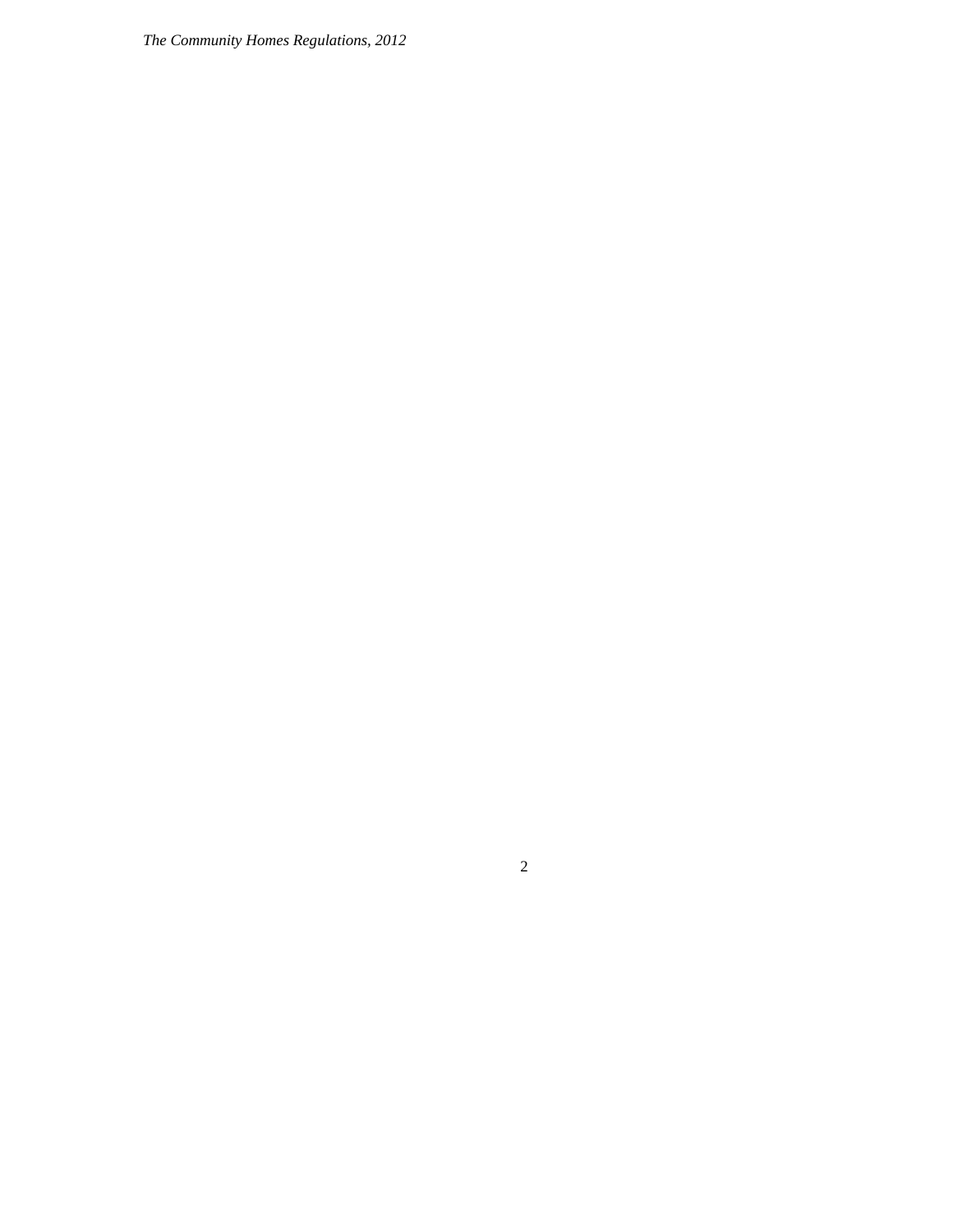# **THE COMMUNITY HOMES REGULATIONS, 2012**

# **ARRANGEMENT OF REGULATIONS**

# **PART I**

# **PRELIMINARY**

- 1. Citation
- 2. Definitions
- 3. Application of Regulations

# **PART II**

#### **CONDUCT OF COMMUNITY HOMES**

- 4. Statement of purpose and function of community homes
- 5. Staffing of community homes
- 6. Accommodation for individual children's needs
- 7. Provision of adequate conveniences
- 8. Control and discipline
- 9. Storage of medicinal products
- 10. Employment and education of older children
- 11. Religious observance
- 12. Food provided for child and cooking facilities
- 13. Purchase of clothes
- 14. Fire precautions

# **PART III**

### **ADMINISTRATION OF COMMUNITY HOMES**

- 15. Confidential records in relation to children in community homes
- 16. Access by guardians ad litem to records
- 17. Other records with respect to children in community homes
- 18. Availability of Regulations
- 19. Notification of significant events
- 20. Absence of a child without authority
- 21. Absence of the person in charge
- 22. Visiting of community homes

# **PART IV**

# **COMMUNITY HOMES**

23. Directions by Governor in Cabinet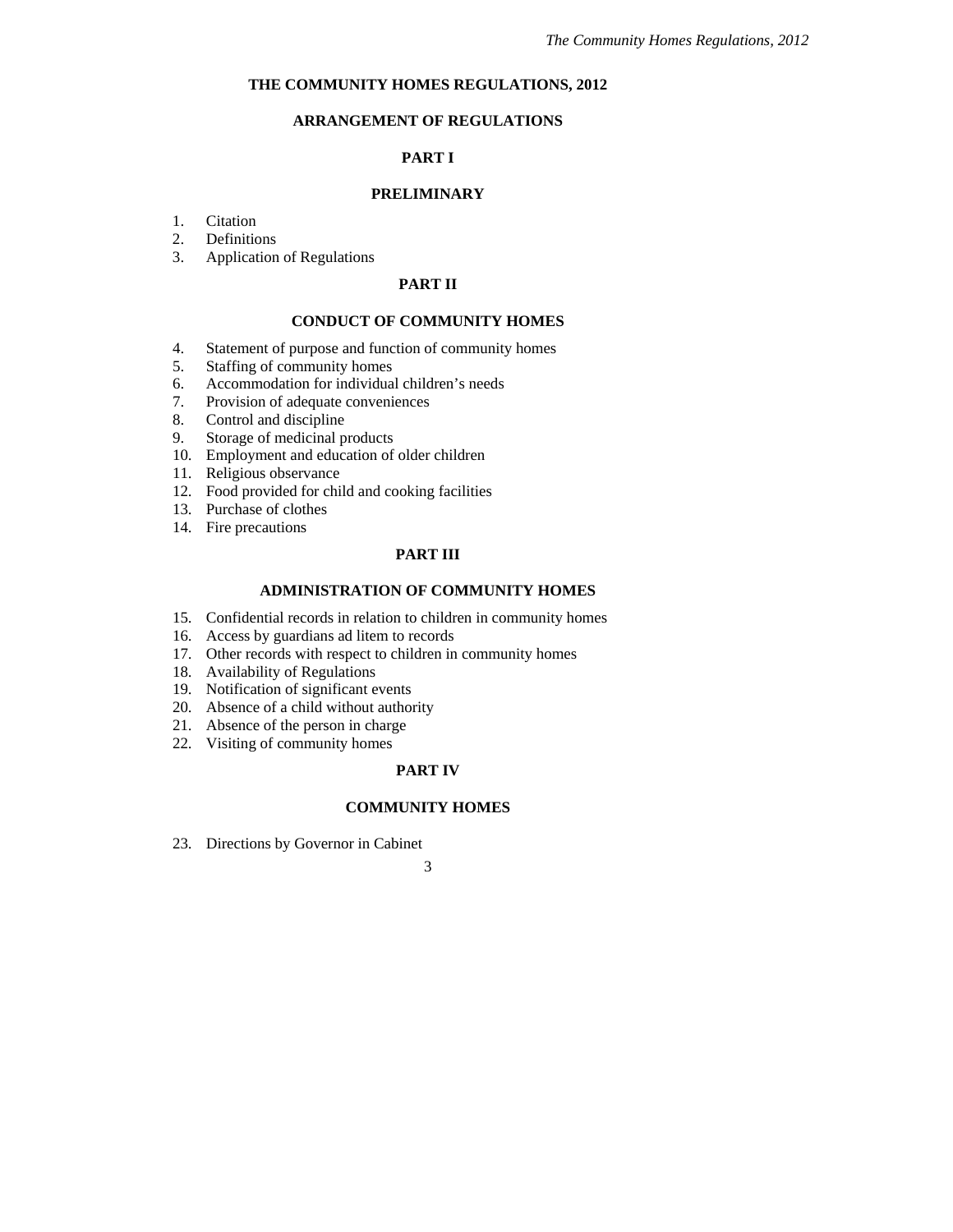# **SCHEDULES**

SCHEDULE 1- Statement to be kept relating to community homes SCHEDULE 2- Information to be included in confidential records concerning children in community homes SCHEDULE 3- Information to be included in other confidential records concerning children in community homes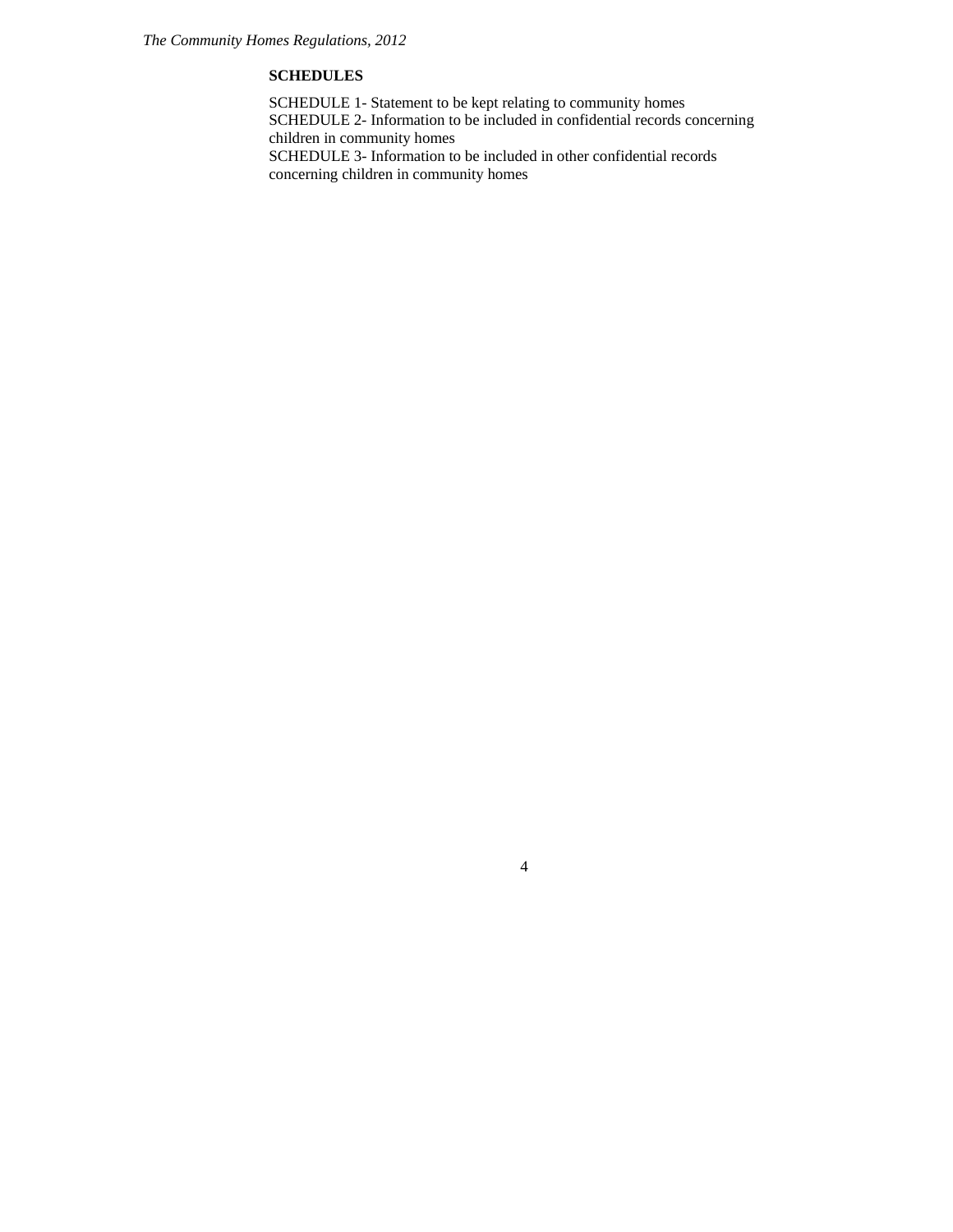#### **THE CHILDREN LAW, 2003**

#### **THE COMMUNITY HOMES REGULATIONS, 2012**

The Governor in Cabinet, in exercise of the powers conferred by paragraph 4 of Schedule 4 to the Children Law, 2003, hereby makes the following Regulations-

### **PART I**

# **PRELIMINARY**

1. These Regulations may be cited as the Community Homes Regulations, 2012. Citation

2. In these Regulations-<br>
Definitions

"assisted community home" means a community home designated as an assisted community home in accordance with section 55(5) of the Law;

"community home" has the meaning given by section 55(3) of the Law and includes a community home maintained by the Department, a controlled community home or an assisted community home and the expression "home" shall be construed accordingly;

"controlled community home" means a community home designated as a controlled community home in accordance with section 55(4) of the Law;

"Law" means the Children Law, 2003;

"medicinal product" means any substance, article or device (including any instrument, apparatus or appliance) which is manufactured, sold, supplied or imported for use wholly or mainly in either or both of the following ways-

- (a) use by being administered to one or more human beings for a medicinal purpose;
- (b) use as an ingredient in the preparation of a substance, article or device which is being administered to one or more human beings for a medicinal purpose;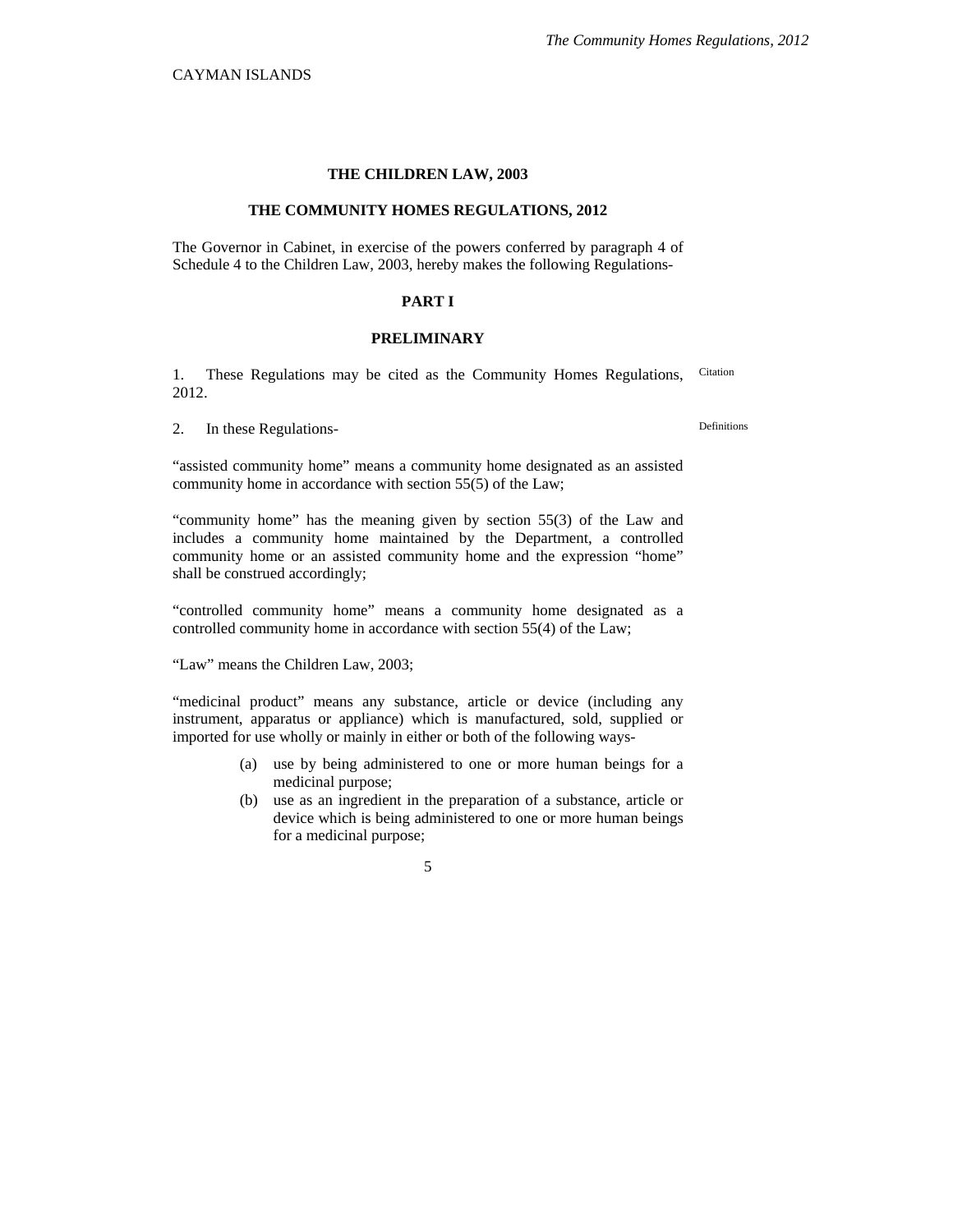"person in charge" means the person appointed by the responsible authority as the person in charge of the management of the community home;

- "registered medical practitioner" means a person registered under the Health Practice Law (2005 Revision); (2005 Revision)
- "registered nurse" means a person registered under the Health Practice Law (2005 Revision); and (2005 Revision)

"responsible authority" means-

- (a) the Department, in the case of a maintained community home; or
- (b) in the case of a controlled or assisted community home-
	- (i) the body of managers; or
	- (ii) where a matter is reserved by Law or an instrument of management, the Department or voluntary organisation.

Application of Regulations

3. (1) These Regulations shall not apply to premises used only to accommodate children for the purpose of a holiday for periods of less than twenty-eight days at a time in the case of any one child.

(2) Subject to section 64(11) of and Schedule 7 to the Law, any home in which a child is cared for and accommodated by a person who-

- (a) is an approved department foster parent in relation to the child; or
- (b) fosters the child privately,

is, so far as the provision of care and accommodation for that child is concerned, exempt from the definition of a "community home" in section 55(3) of the Law.

# **PART II**

### **CONDUCT OF COMMUNITY HOMES**

Statement of purpose and function of community homes

4. (1) The responsible authority shall, within three months of the coming into force of these Regulations, compile, maintain and keep up to date, a written statement of the particulars mentioned in Part I of Schedule 1 relating to a community home.

(2) The statement referred to in paragraph (1) shall be made available for inspection by the persons referred to in Part II of Schedule 1, in addition to any other person who has a right under the Law to inspect this statement.

Staffing of community homes

5. (1) The responsible authority shall ensure that the number of staff in a community home and their experience and qualifications are adequate to ensure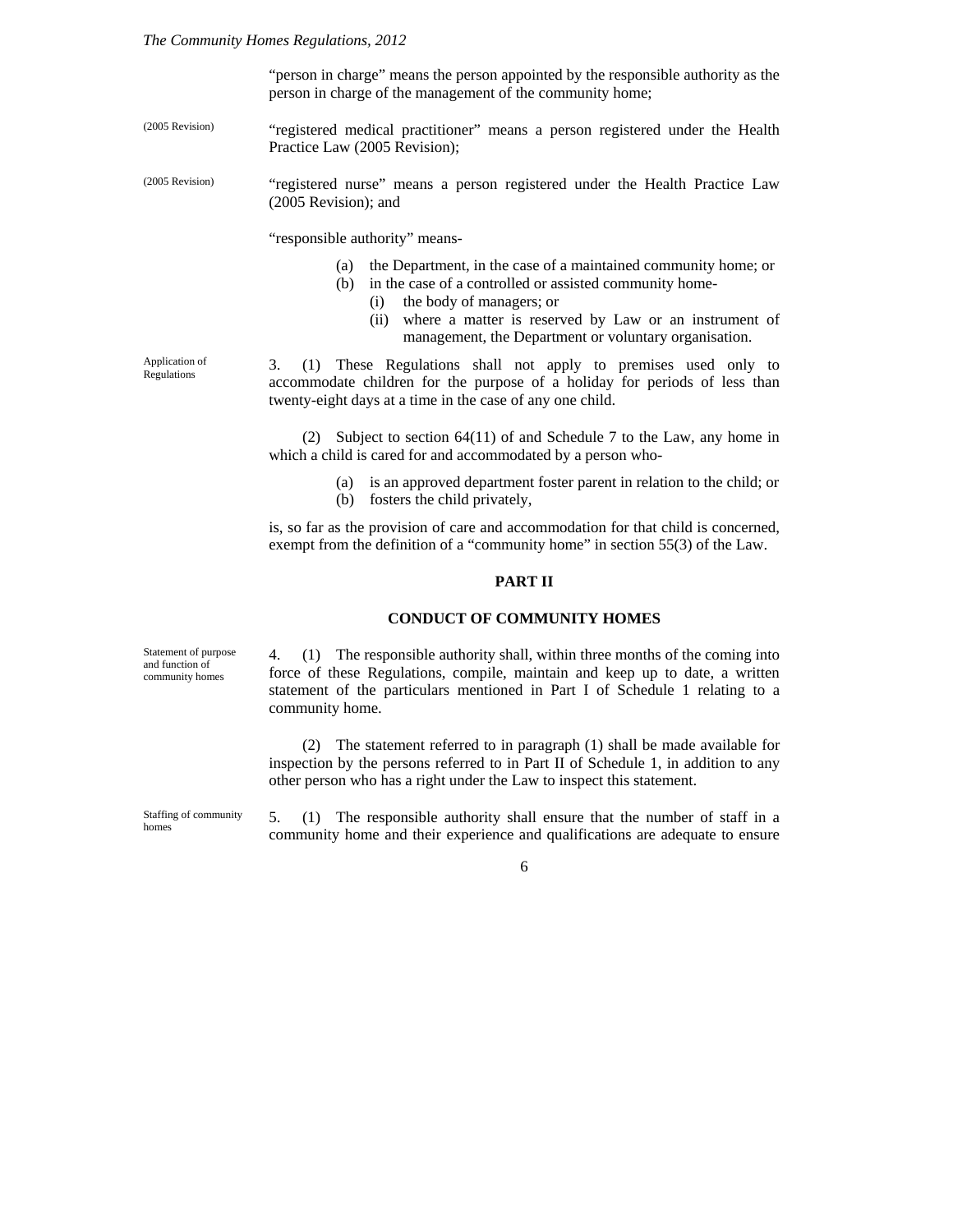that the welfare of the children in the community home is safeguarded and promoted at all times.

(2) The responsible authority shall ensure that the particulars specified in Part I of Schedule 1 are brought to the notice of all staff in the home.

6. (1) The responsible authority shall ensure that, insofar as it is practicable, each child in a community home is provided with an area within the home which is suitable for his needs.

(2) The area referred to in paragraph (1) shall be equipped with-

- (a) all the appropriate furnishings that would make the home habitable; and
- (b) facilities that meet the needs of a child who is suffering from a physical or mental disability.

7. (1) The responsible authority shall ensure that the home is provided with Provision of adequate wash basins, hot and cold water, showers and toilets.

conveniences

Accommodation for individual children's

needs

- (2) The responsible authority shall ensure that all parts of the home are-
	- (a) adequately lit and ventilated;
	- (b) kept in good structural repair;
	- (c) kept sanitary; and
	- (d) reasonably decorated and maintained.

(3) The responsible authority shall provide adequate facilities in the home for a child to meet privately with-

- (a) his parents;
- (b) any person who has parental responsibility for him;
- (c) his relatives or friends;
- (d) his attorney-at-law;
- (e) his guardian ad litem;
- (f) any independent person appointed for the child pursuant to the Representation Procedure (Children) Regulations, 2012;
- (g) any visitor appointed for the child in accordance with paragraph 14(7) of Schedule 2 to the Law; and
- (h) any person authorised in accordance with section 80(2) of the Law to conduct an inspection of the community home.

(4) The responsible authority shall provide the children with adequate laundry facilities and other grooming conveniences.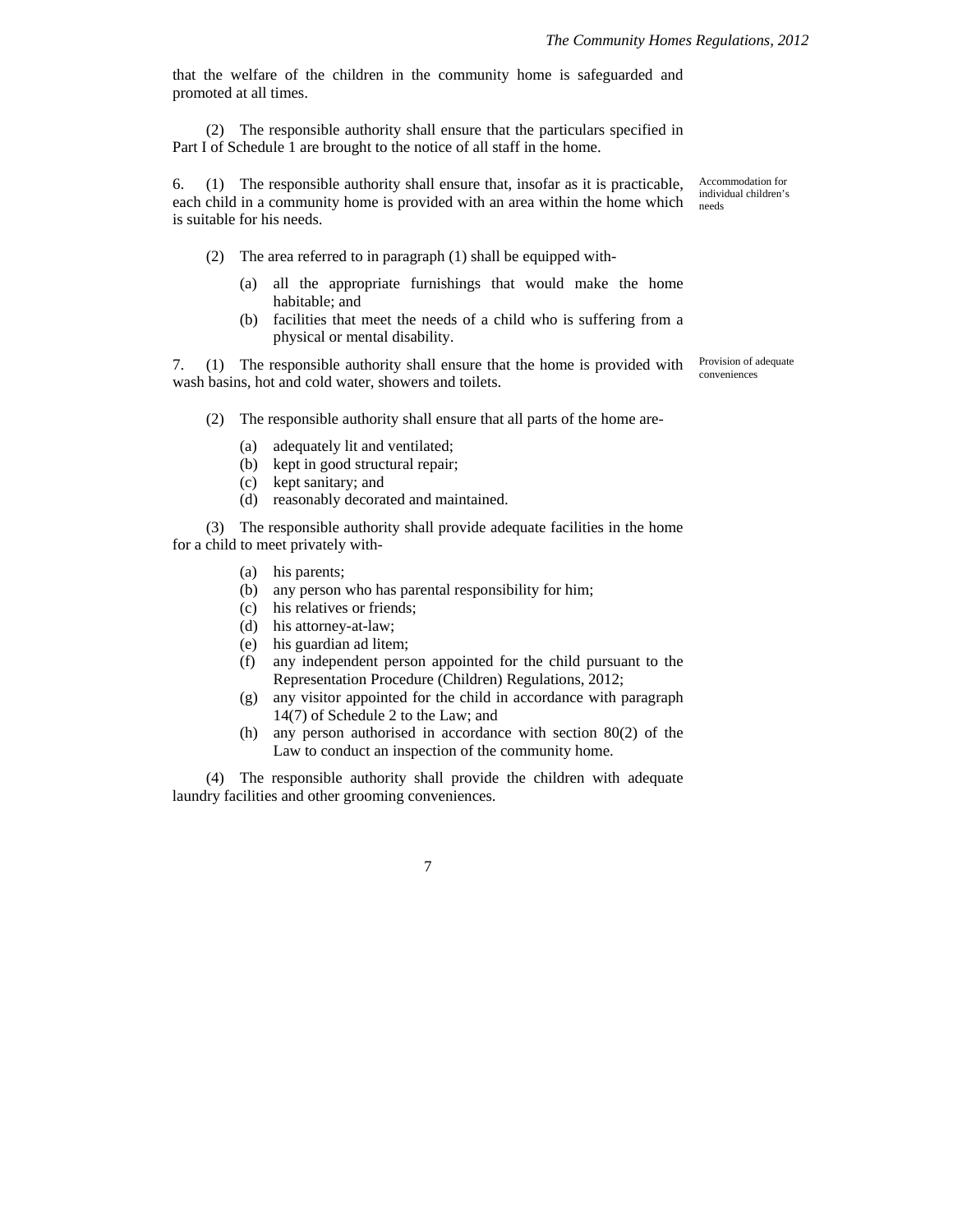(5) The responsible authority shall provide adequate private telephone facilities for the use of the children in the home in accordance with the policies of the home.

8. (1) The responsible authority of a community home shall only apply those disciplinary measures within the home as are approved by the Department. Control and discipline

- (2) The following acts shall not be practised in a community home-
	- (a) corporal punishment;
	- (b) any deprivation of food or drink;
	- (c) any restriction on visits to or by any child unless it is in the best interest of the child;
	- (d) any restriction on or delay in communications by telephone or post with-
		- (i) his parents, unless it is in the best interest of the child;
		- (ii) any person who has parental responsibility for him, unless it is in the best interest of the child;
		- (iii) his relatives or friends, unless it is in the best interest of the child;
		- (iv) his attorney-at-law;
		- (v) his guardian ad litem;
		- (vi) any independent person appointed for the child pursuant to Representation Procedure (Children) Regulations, 2012;
		- (vii) any visitor appointed for the child in accordance with paragraph 14(7) of Schedule 2 to the Law;
		- (viii) any social worker assigned to the child by the Department;
	- (e) any requirement that a child wear inappropriate clothes;
	- (f) the deprivation of any form of health care or medication;
	- (g) the intentional deprivation of sleep; and
	- (h) any intimate physical examination of a child by any person other than a registered medical practitioner.

(3) Where disciplinary action has been taken against a child in a community home, the responsible authority shall, within twenty-four hours of the action, record or cause to be recorded in writing full particulars of the disciplinary action taken.

- (4) The particulars referred to in paragraph (3) shall include-
	- (a) the date on which the action was taken;
	- (b) the reasons for the action;
	- (c) the name of the child against whom the action was taken; and
	- (d) the name of the person who enforced the action.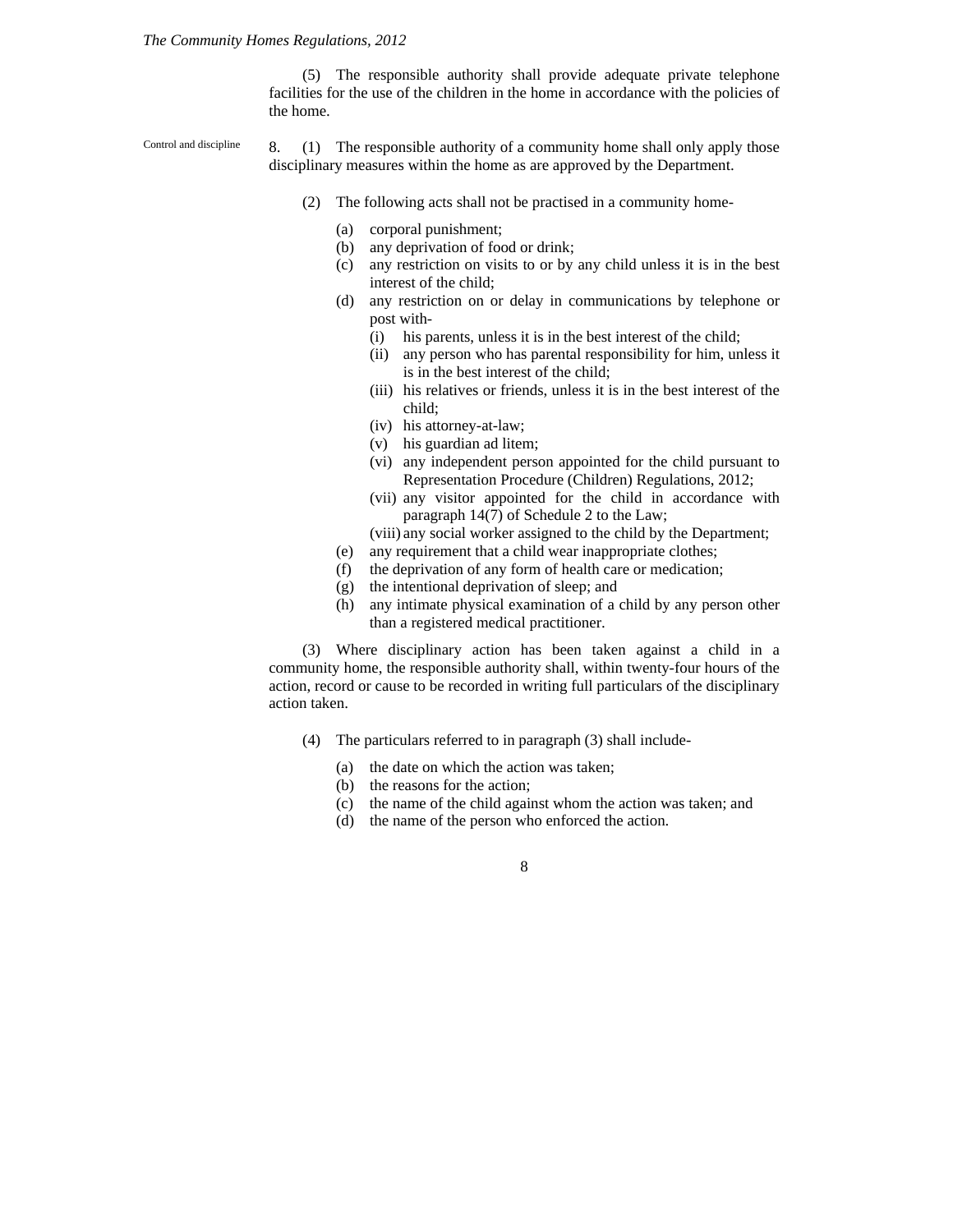9. (1) Subject to paragraph (3), the responsible authority shall store or cause to be stored in a secure place any medicinal product which is kept in the home so as to prevent any child accommodated in the home from having access to it otherwise than under the supervision of a member of staff of the home.

(2) Subject to paragraph (3), all medicinal products shall be administered by a member of staff of the community home acting on instructions received from a registered nurse or registered medical practitioner or by the registered nurse or registered medical practitioner.

- (3) Paragraphs (1) and (2) shall not apply to a medicinal product which-
	- (a) is stored by the child for whom it is provided in such a way that others are denied access to it; and
	- (b) may safely be self-administered by that child.

10. The responsible authority shall assist with the making of arrangements for a child to pursue tertiary education, advanced training or gainful employment, where that child has attained the age where it is no longer required to provide compulsory full-time education.

11. The responsible authority shall enable each child accommodated in a community home, insofar as it is practicable, to attend the services of, to receive instruction in, and to observe any requirement of the religious persuasion to which he belongs.

12. (1) The responsible authority shall ensure that a child accommodated in a community home is provided with food which is properly prepared, nutritious and provided in adequate quantities to meet the needs of the child.

(2) The responsible authority shall, insofar as it is practicable, ensure that any special dietary need of a child accommodated in the home is satisfied.

(3) The responsible authority shall provide within a home-

- (a) suitable and sufficient catering equipment, crockery and cutlery;
- (b) proper facilities for the refrigeration and storage of food; and
- (c) insofar as it is practicable, adequate facilities to allow children the option to prepare their own food.

13. (1) The responsible authority shall, insofar as it is practicable, enable each child accommodated in the home to purchase clothes according to his needs.

Employment and education of older children

Storage of medicinal products

Religious observance

Food provided for child and cooking facilities

Purchase of clothes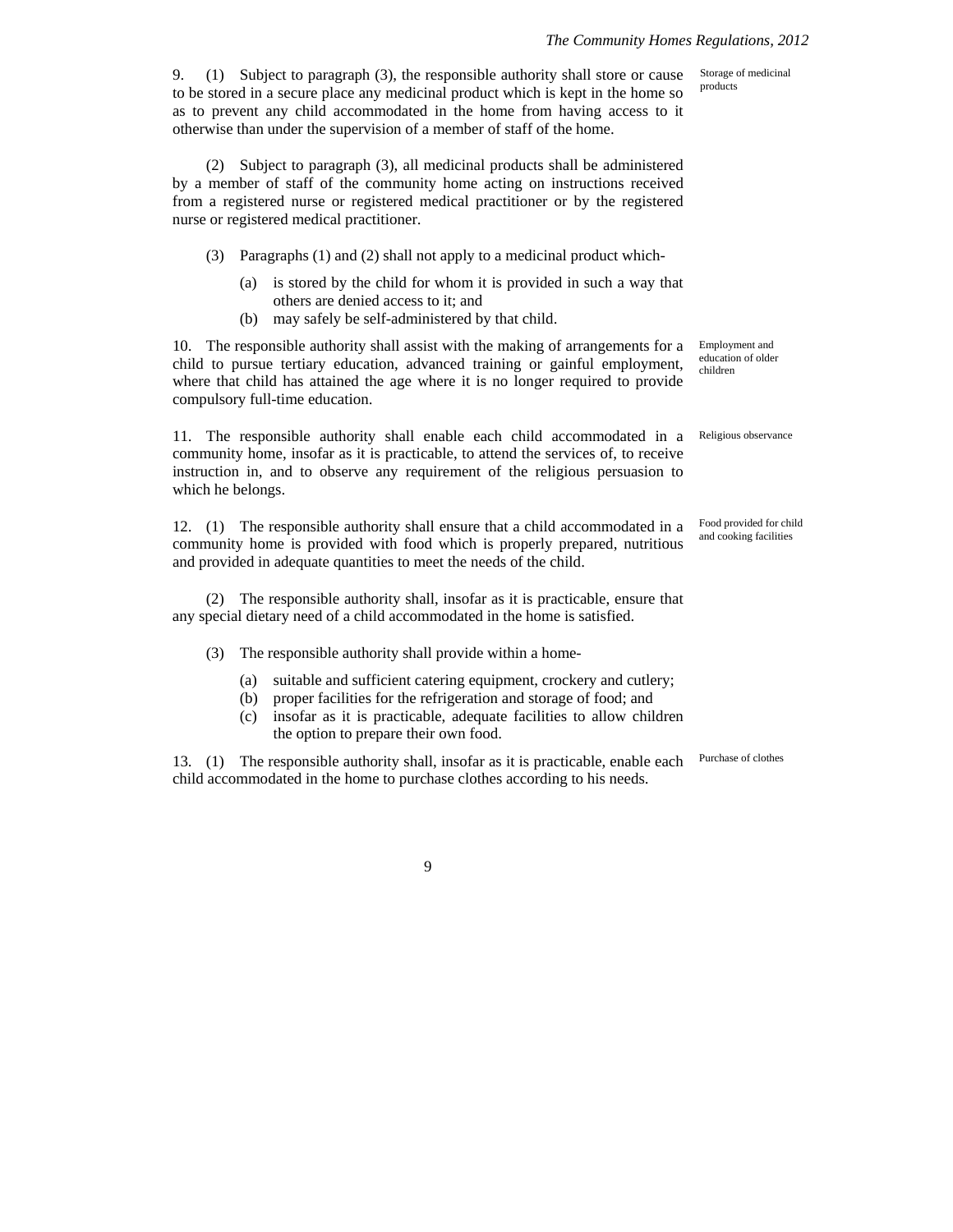(2) The responsible authority shall, insofar as it is practicable, purchase clothes to meet the needs of a child, where that child, his parent or guardian is unable to purchase the clothes.

14. (1) The responsible authority shall ensure, before any child is accommodated in a community home and whenever there is a change in particulars during the period that child is accommodated, that the Chief Fire Officer is notified in writing of the following particulars-Fire precautions

- (a) the location of the home;
- (b) the number of children accommodated or to be accommodated in the home;
- (c) the age range of the children accommodated or to be accommodated in the home; and
- (d) whether any child accommodated or to be accommodated in the home suffers from a physical or mental disability.

(2) The responsible authority shall ensure that in respect of the home, adequate-

- (a) precautions are taken against the risk of fire;
- (b) means of escape in the event of fire are provided;
- (c) arrangements are made for detecting, containing and extinguishing a fire;
- (d) arrangements are made for warning of an outbreak of a fire and for evacuation in the event of a fire; and
- (e) fire fighting equipment is available.

(3) The responsible authority shall ensure that arrangements are made to familiarise the staff working and children accommodated in the home with the procedure to be followed in the event of a fire.

(4) The arrangements referred to in paragraph (3) shall include the evacuation procedure from the home, techniques of resuscitation and life saving methods.

(5) The responsible authority shall establish a reporting system to ensure that reports on any outbreak of fire requiring an evacuation of children accommodated in the home is forwarded to it immediately.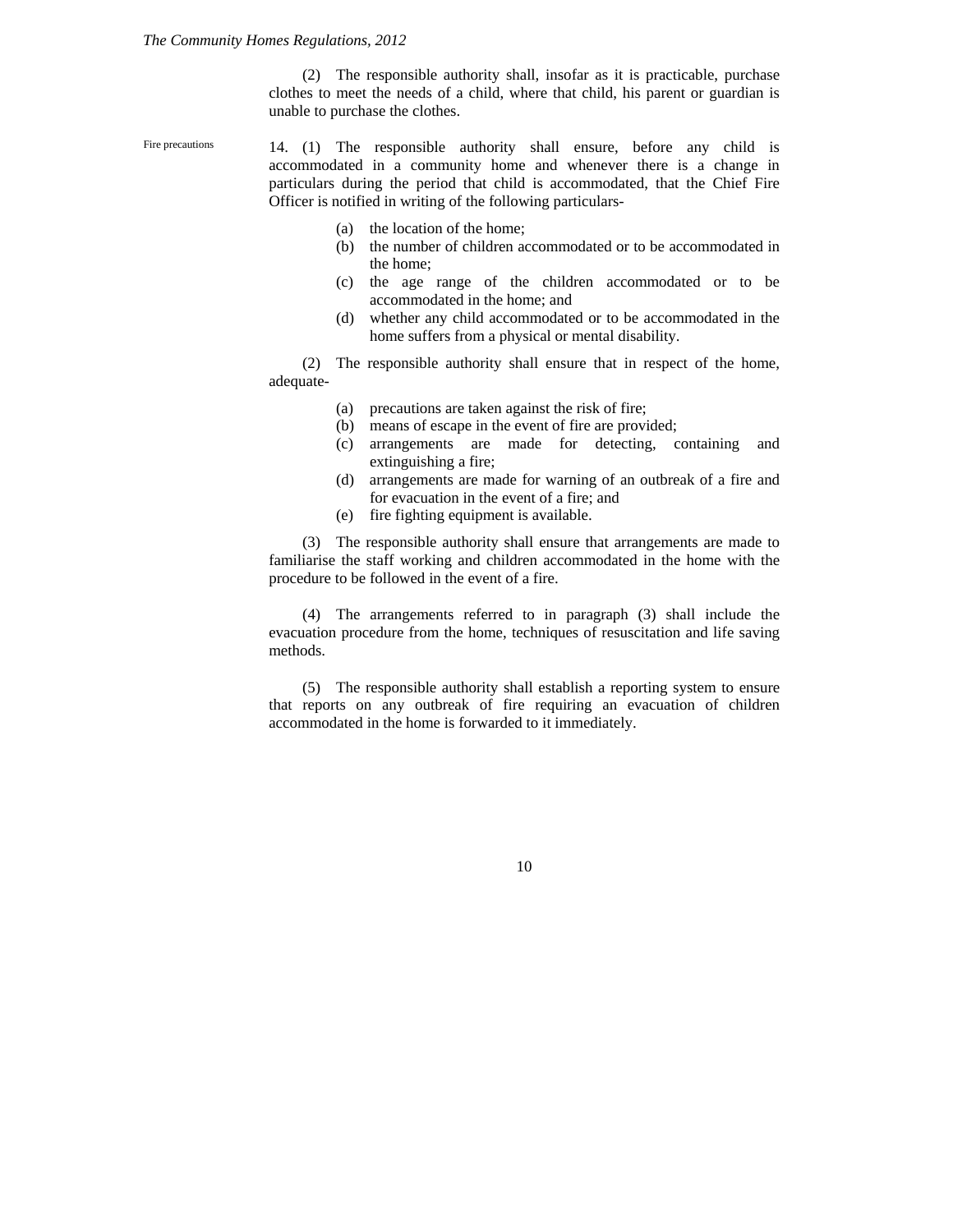#### **PART III**

### **ADMINISTRATION OF COMMUNITY HOMES**

15. (1) The responsible authority shall arrange for the keeping in each community home, of a record in permanent form on each child accommodated and which, insofar as it is practicable, shall include the information specified in Schedule 2.

(2) The responsible authority shall keep the record mentioned in paragraph (1) securely and shall treat it as confidential subject only to-

- (a) any provision under or by virtue of any Law under which access may be obtained or given to records and information concerning a child; or
- (b) any court order, in respect of access to records and information concerning a child.

(3) The responsible authority shall retain the records mentioned in paragraph (1) for at least seventy-five years from the date of birth of the child to whom they relate or, if the child dies before attaining the age of eighteen, for a period of fifteen years from the date of his death.

16. The responsible authority shall, if requested, provide a guardian ad litem of a child with-

- (a) access to all the records relating to the child in accordance with these Regulations; and
- (b) copies of the records.

17. (1) The responsible authority shall keep in each community home the records specified in Schedule 3 and shall ensure that the details are kept current.

(2) The records referred to in paragraph (1) shall be retained for at least fifteen years, except for records of menus which shall be kept only for one year.

18. The responsible authority shall keep a copy of these Regulations in the community home and make it available to-

- (a) all staff;
- (b) every child accommodated in the home;
- (c) the parents or guardians of any child accommodated in the home; and
- (d) any person with parental responsibility for a child accommodated in the home.

11

Confidential records in relation to children in community homes

Access by guardians ad litem to records

Other records with respect to children in community homes

Availability of Regulations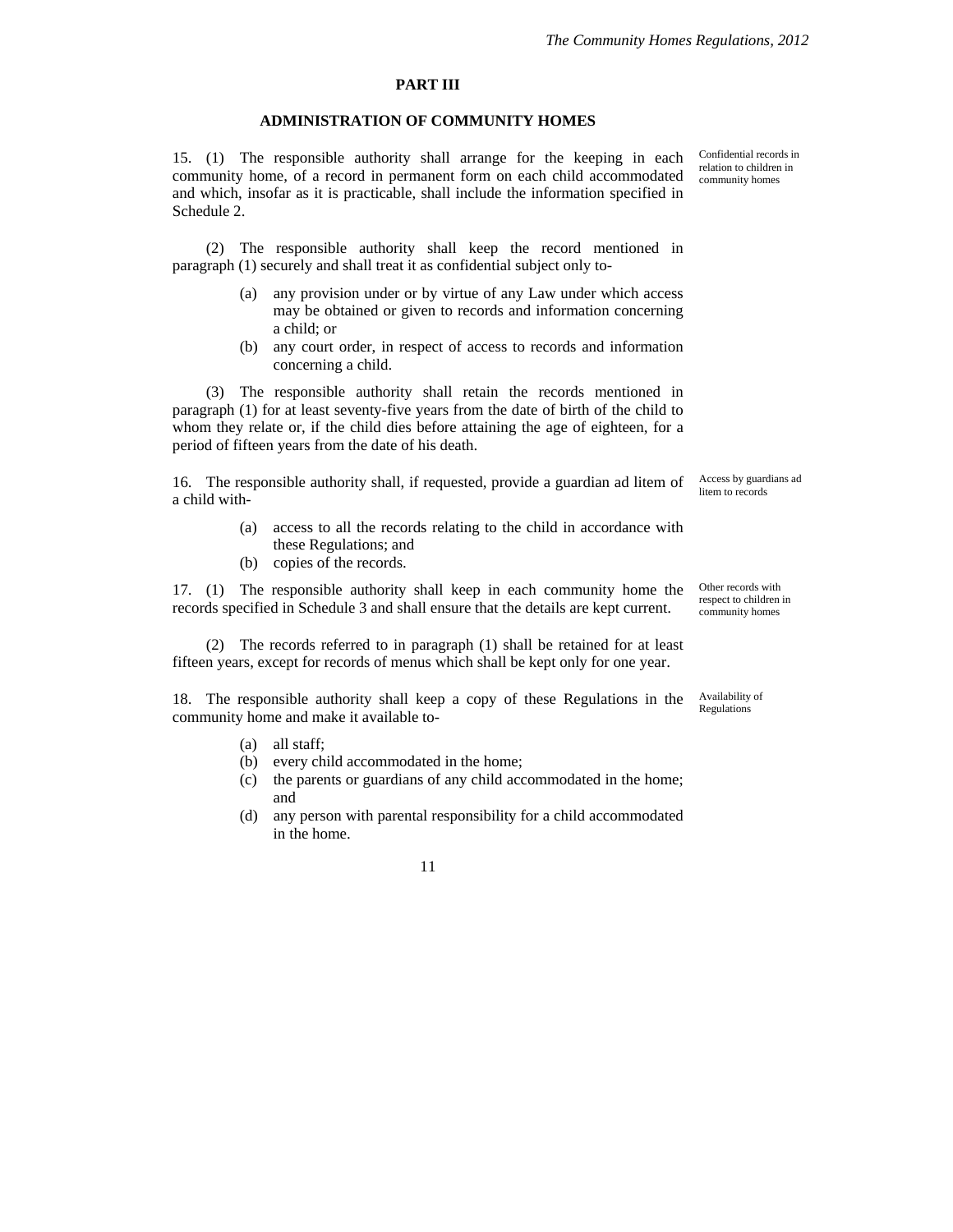Notification of

Absence of the person

in charge

immediately give notification of any of the events mentioned in paragraph (2) to- (a) the parents of any child concerned; (b) any person who has parental responsibility for a child in the home; home; and officer. (2) The events referred to in paragraph (1) are- (a) the death of a child accommodated at the home; (b) any conduct on the part of a member of staff of the home which, involving children; (c) the suffering of serious harm by a child accommodated at the home; (d) any serious accident involving a child accommodated at the home; (e) any serious illness of a child accommodated at the home; and made under that Law, applies. (2002 Revision) all available details as to the circumstances. 20. (1) The responsible authority shall stipulate and cause to be recorded in writing the procedure to be followed when any child accommodated in a community home leaves the facility without permission. Absence of a child without authority (2) The responsible authority shall ensure that the procedure mentioned in paragraph (1) is brought to the attention of the children accommodated in the home and all staff members in the home.

> 21. (1) Subject to paragraph (2), a person in charge of a community home who proposes to be absent from the home for a continuous period of four weeks or more shall give written notice of that intention to the responsible authority at least four weeks before commencement of his absence.

> > 12

Notification of 19. (1) The responsible authority shall, insofar as it is practicable, significant events

- 
- (c) any other person who has undertaken to meet any fees or expenses incurred in accommodating any child concerned at the
- (d) in respect of the event mentioned in paragraph  $(2)(c)$ , a police
- in the opinion of the Department is not, or as the case may be, would not be appropriate for a person employed in work
- 
- 
- (f) the outbreak in the home of any notifiable infectious disease to which the Public Health Law (2002 Revision), or Regulations

(3) Any notification given with respect to the death of a child shall contain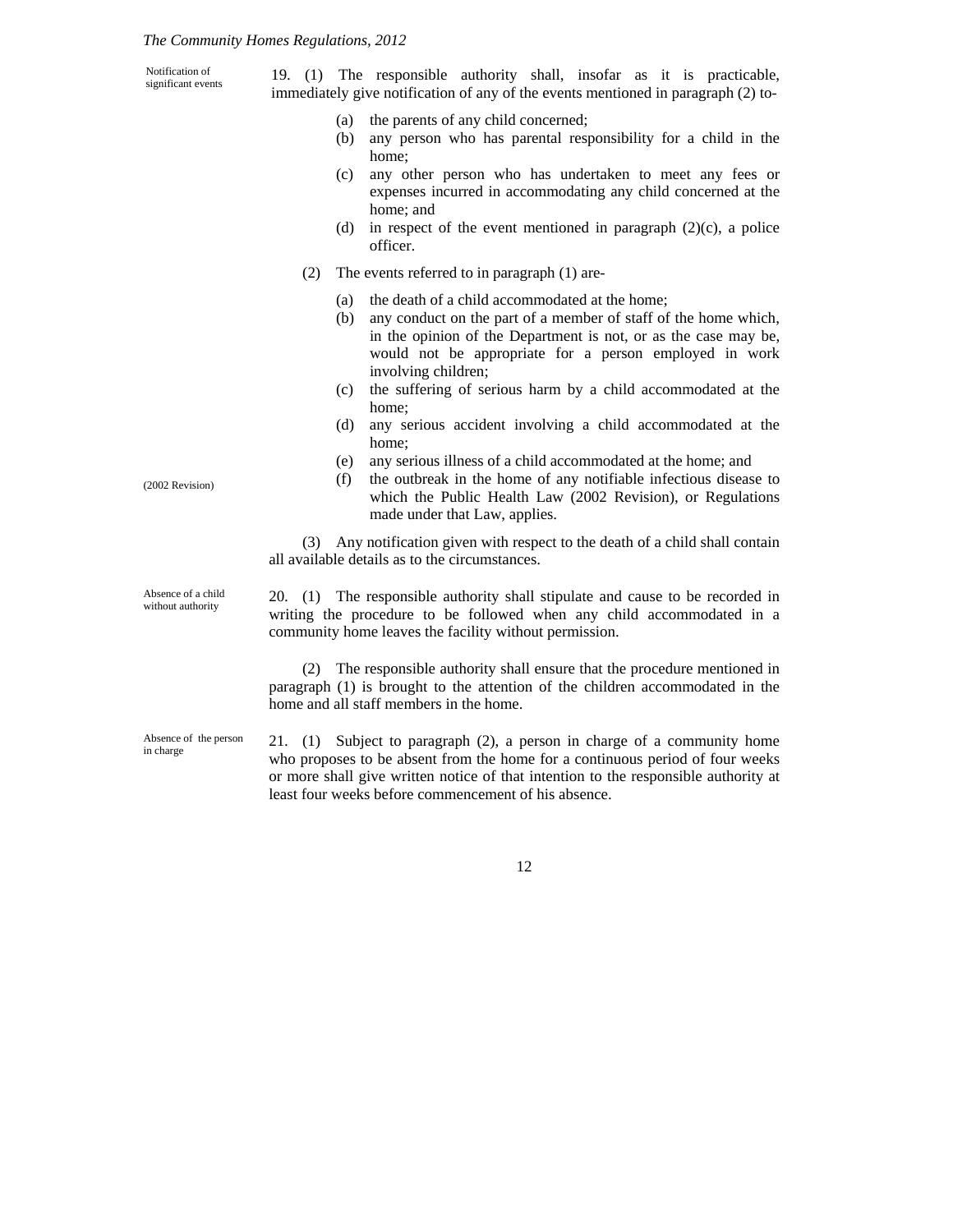(2) The responsible authority may accept a shorter notice where the circumstances make it impracticable to provide the period of notice mentioned in paragraph (1).

(3) Where paragraph (1) applies, the person in charge of a community home shall inform the responsible authority at least seven days before the beginning of the absence of-

- (a) its occurrence and anticipated duration;
- (b) the reason for it;
- (c) the number of children accommodated in the home when the information is given;
- (d) the arrangements which have been made for the supervision of the home; and
- (e) the name, address and qualifications of the person who will be in charge of the home.

(4) Where the responsible authority is a manager, he shall notify the Department within seven days of the return of the person in charge or the appointment of some other person in his place.

22. An officer of the Department shall visit the home once a month and submit a written report to the Department on the management of the home.

Visiting of community homes

## **PART IV**

### **COMMUNITY HOMES**

- 23. The Governor in Cabinet may give directions requiring-<br>
Directions by Governor
	- (a) the Department in circumstances where it is providing, managing, equipping or maintaining a home; or
	- (b) the voluntary organisation by which an assisted community home is provided,

to accommodate in the home, a child for whom no place is made available or to take such action in relation to a child accommodated in the home as may be specified in the directions.

in Cabinet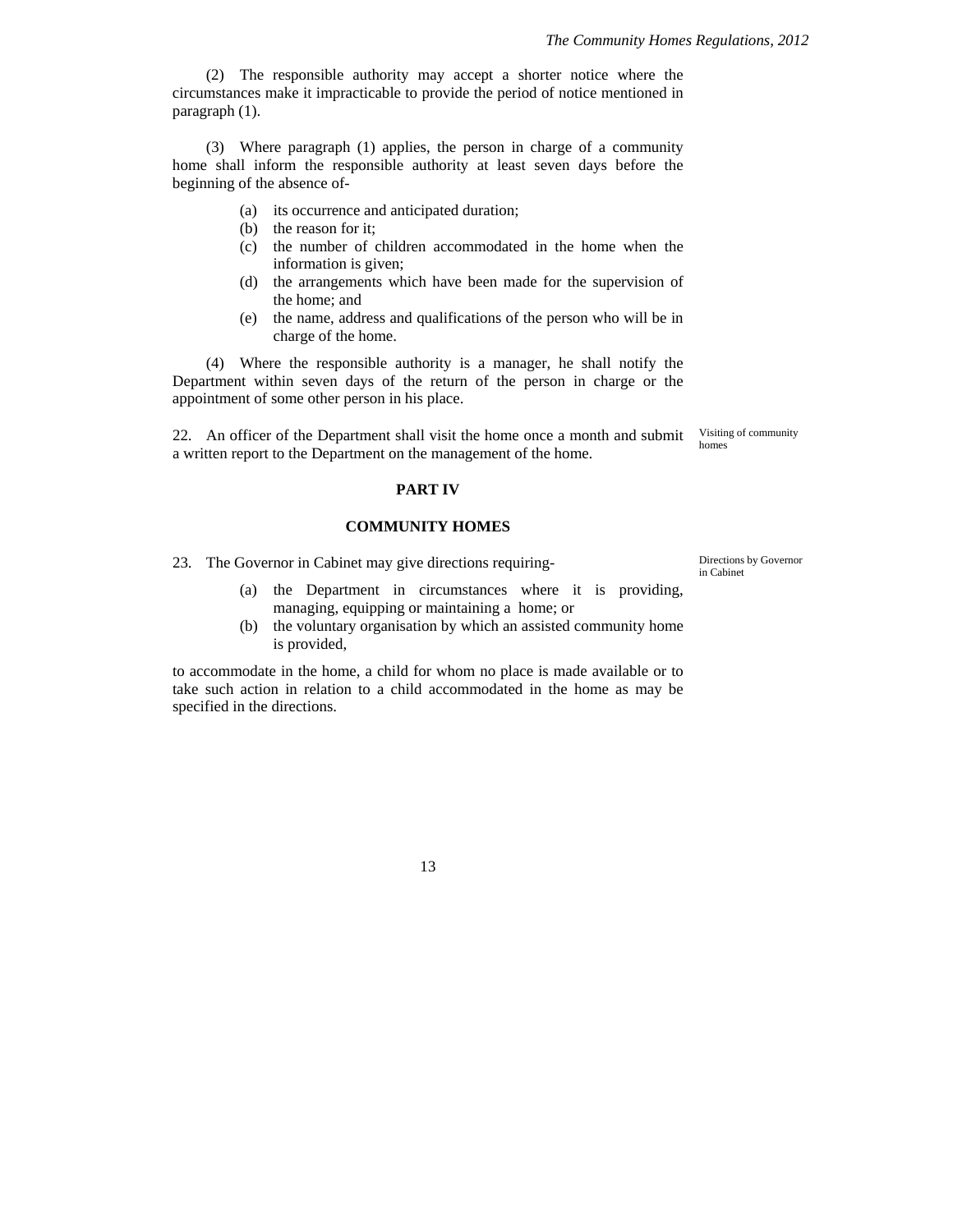### **SCHEDULE 1**

(Regulations 4 and 5(2))

# **STATEMENT TO BE KEPT RELATING TO COMMUNITY HOMES**

#### **PART I**

# **Particulars to be included in statement**

1. The purpose for which the community home is established and the objectives to be attained with regard to children accommodated in the home.

2. The name and address of the person in charge of the community home.

3. The following details about the children for whom it is intended that accommodation should be provided-

- (a) age range;
- (b) sex; and
- (c) the number of children.

4. Whether a child is selected by reference to criteria other than age or sex and if so, those criteria.

- 5. The organisational structure of the community home.
- 6. The number of staff employed in the community home.

7. The qualification and experience of the persons in charge of the community home, including all staff members.

- 8. The facilities and services to be provided within the community home.
- 9. The arrangements made to protect and promote the health of the children.
- 10. The fire precautions and associated emergency procedures.
- 11. The arrangements made for religious observance by any child.

12. The arrangements made for contact between a child and his parents, a person who has parental responsibility for the child, relatives or friends.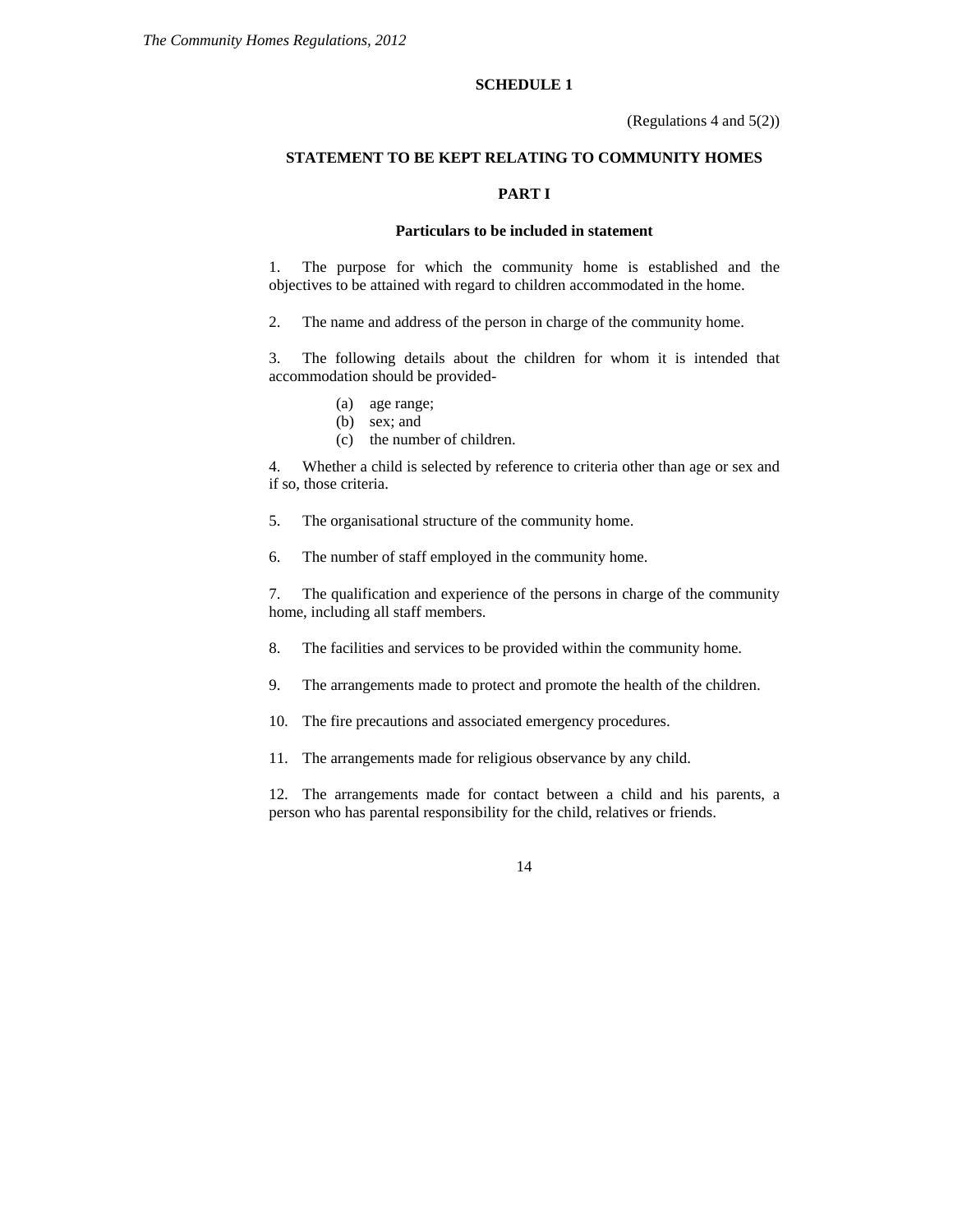13. The disciplinary measures in place.

14. The procedure for dealing with any unauthorised absence of a child from the home.

15. The arrangements for dealing with complaints against persons in the home.

16. The arrangements for the education of any child in the home.

- 17. The arrangements for continuing staff training and development.
- 18. The organisational structure of the home.
- 19. The ratio of children accommodated to staff employed.

20. The arrangements for dealing with reviews under section 28 of the Law of the cases of every child.

# **PART II**

#### **Persons to whom statement is to be made available for inspection**

- 1. The person in charge of the community home.
- 2. The staff of the community home.
- 3. The children accommodated in the community home.
- 4. The parent of any child accommodated in the community home.

5. Any person who is not a parent of a child accommodated in the community home, but who has parental responsibility for such a child.

6. The Department.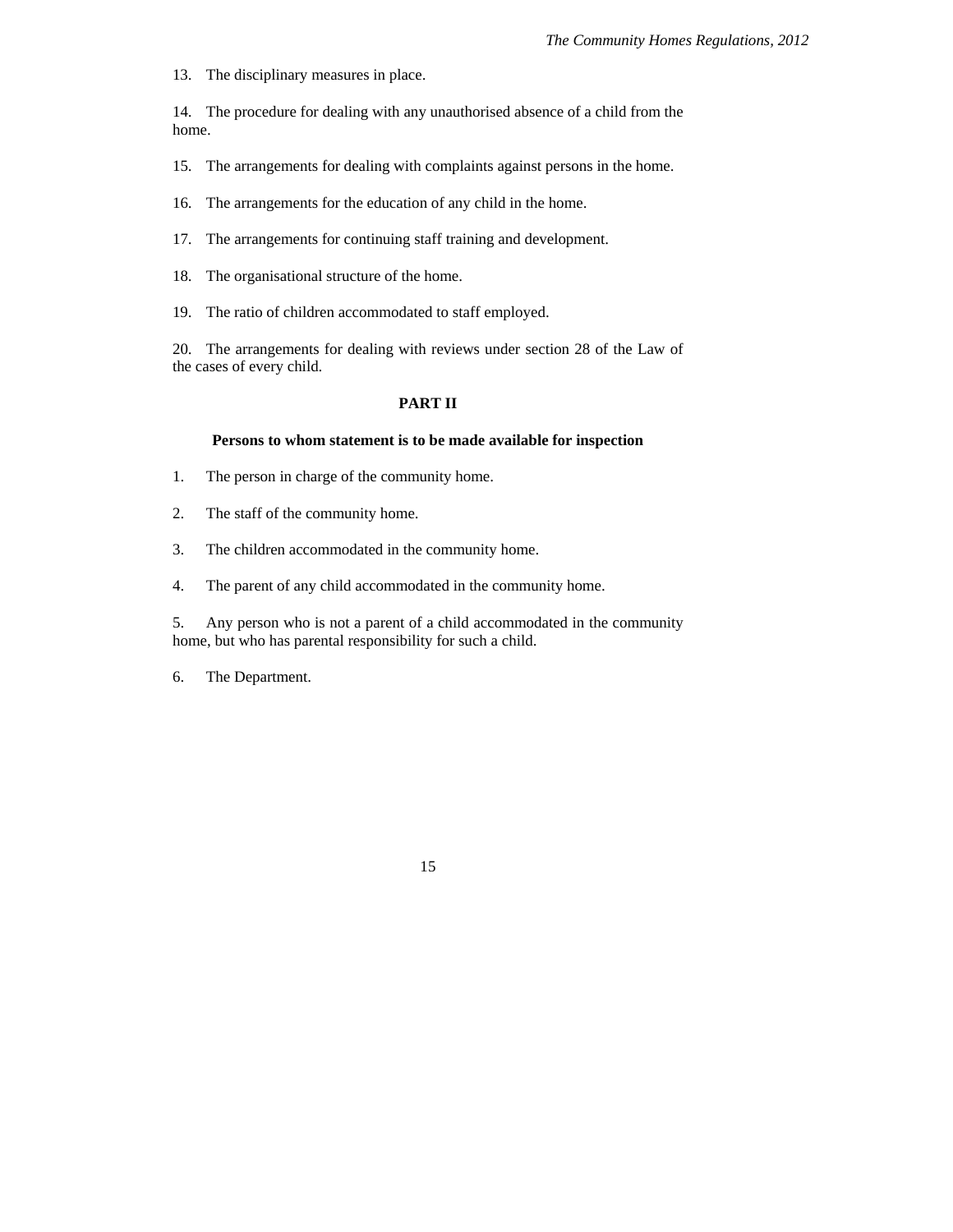#### **SCHEDULE 2**

# **INFORMATION TO BE INCLUDED IN CONFIDENTIAL RECORDS CONCERNING CHILDREN IN COMMUNITY HOMES**

1. The child's name and any name by which the child has previously been known other than a name used by the child prior to adoption.

- 2. The child's sex and date of birth.
- 3. The child's religious persuasion, if any.
- 4. A description of the child's racial origin, cultural and linguistic background.

5. The living arrangements of the child before being placed in the community home.

6. The person under whose authority the child is provided with care and accommodation in the home and any Law which authorises its provision.

7. The name, address, telephone number and the religious persuasion, if any, of-

- (a) the child's parents; or
- (b) any person who has parental responsibility for him.

8. The name, address and telephone number of any social worker assigned to the child by the Department.

9. The date and circumstances of any absence of the child from the home.

10. The date and circumstances of any visit to the child whilst in the home by any of the persons referred to in regulation 8(2)(d).

11. A copy of any statement of special educational needs maintained in relation to the child.

12. The name and address of any educational institution attended by the child and of any employer of the child.

13. Every school report received by the child while accommodated in the home.

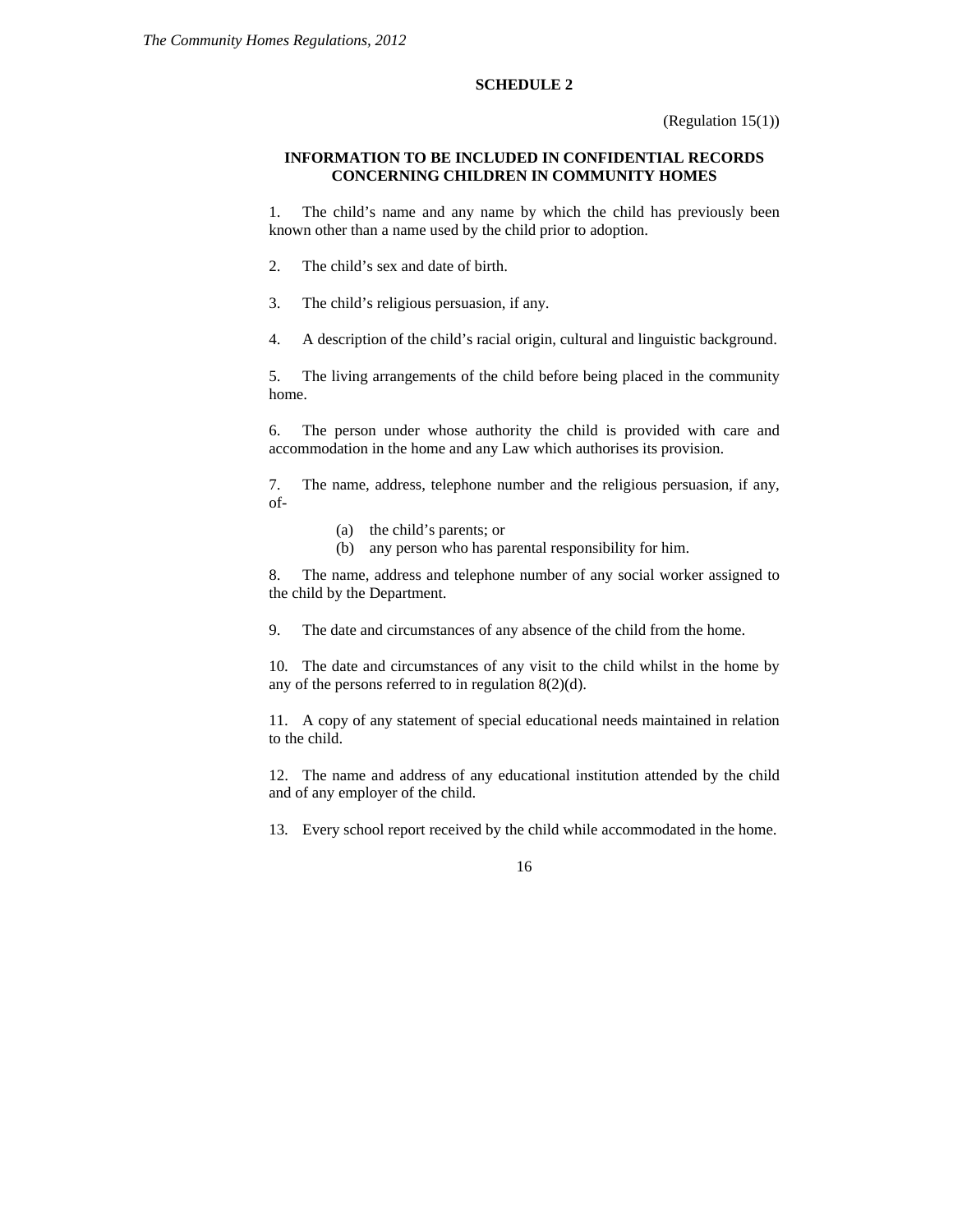14. The date and circumstances of any disciplinary measures imposed against the child.

15. Any special dietary or health needs of the child.

16. Arrangements for, including any restrictions on, contact between the child and-

- (a) his parents; or
- (b) any person who has parental responsibility for him.

17. The date and result of any review of the child's case.

18. The name and address of the medical practitioner with whom the child is registered.

19. Details of any accident involving the child.

20. Details of any immunisation, illness, allergy or medical examination of the child and of any dental need of the child.

21. Details of any health examination or development test conducted with respect to the child at or in connection with his school.

22. Details of all medicinal products taken by the child while in the home and by whom they were administered, including those which the child is permitted to administer to himself.

23. The date on which-

- (a) any money or valuables are deposited by or on behalf of a child for safekeeping;
- (b) such money is withdrawn; and
- (c) any valuables are returned.

24. The arrangements for accommodation of the child when his accommodation in the community home ceases.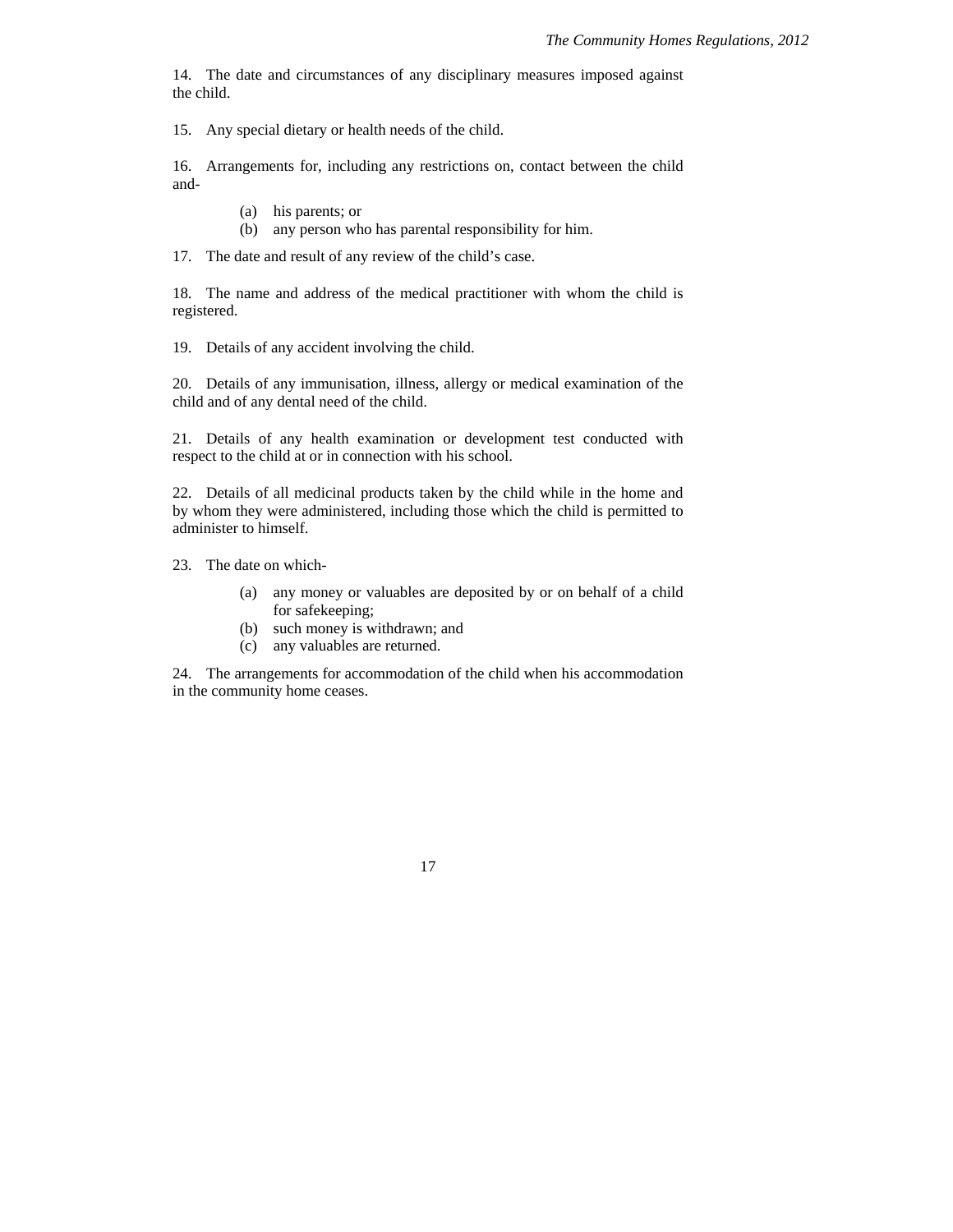# **SCHEDULE 3**

(Regulation 17(1))

# **INFORMATION TO BE INCLUDED IN OTHER CONFIDENTIAL RECORDS CONCERNING CHILDREN IN COMMUNITY HOMES**

- 1**.** A record showing-
	- (a) the date on which each child was first accommodated in the community home;
	- (b) the date on which a child ceased to be accommodated in the community home;
	- (c) where each child came from before he commenced occupancy of the community home;
	- (d) the new accommodation of each child who has ceased to be accommodated in the community home;
	- (e) the identity of the officer in the Department responsible for the child being placed in the community home; and
	- (f) which, if any, child accommodated in the community home was being looked after, or in the care of, any other home or facility providing child care.
- 2. A record showing-
	- (a) the full name;
	- (b) the sex;
	- (c) the date of birth;
	- (d) the qualifications relevant to and experience of work involving children,
	- of every person who-
		- (i) is employed at the community home;
		- (ii) works at the home; or
		- (iii) is intended, by the responsible authority, to work at the home; and
	- (e) whether such persons work at the home full-time or part-time, whether paid or not and, if part-time, the average number of hours worked per week and whether or not they reside at the home or intend to do so.

3. A record of all persons resident at the community home, other than the persons mentioned in paragraph 2 of this Schedule and the children accommodated in the home.

4. A record of accidents occurring in the home.